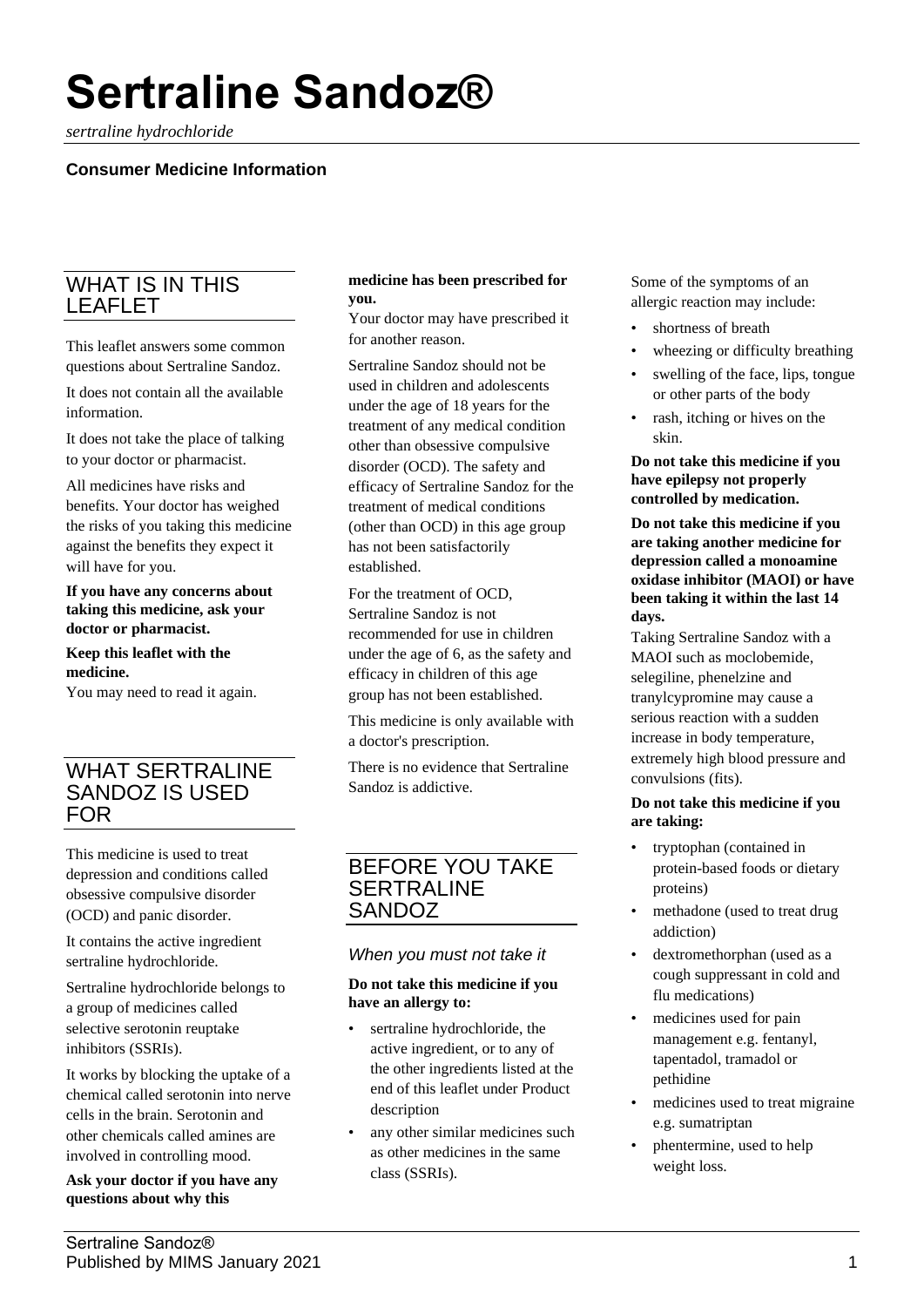These medicines can cause an exaggerated response to Sertraline Sandoz.

**Do not take this medicine if you are taking pimozide, used to treat disturbances in thinking, feeling and behaviour.**

**Ask your doctor or pharmacist if you are not sure if you have been taking one of these medicines.**

**Do not give Sertraline Sandoz to children or adolescents under the age of 18 unless the doctor has prescribed it for the treatment of OCD. Sertraline Sandoz is not suitable for children under 6 years of age.**

### **Do not take this medicine after the expiry date printed on the pack or if the packaging is torn or shows signs of tampering.**

If it has expired or is damaged, return it to your pharmacist for disposal.

**If you are not sure whether you should start taking this medicine, talk to your doctor.**

## *Before you start to take it*

**Tell your doctor if you have allergies to any other medicines, foods, preservatives or dyes.**

### **Tell your doctor if you are pregnant or plan to become pregnant.**

There have been reports that babies exposed to sertraline hydrochloride and other antidepressants during the third trimester of pregnancy may develop complications after birth.

## **Tell your doctor if you are breastfeeding or wish to breastfeed.**

Sertraline Sandoz passes into breast milk and may affect your baby.

Your doctor will discuss the risks and benefits of using this medicine when pregnant or breastfeeding.

#### **Tell your doctor if you have or have had any of the following medical conditions:**

- epilepsy or seizures (fits)
- liver or kidney problems
- any other mental illness
- a tendency to bleed more than normal
- heart conditions causing irregular heartbeats
- diabetes mellitus
- glaucoma, an eye condition.

**If you have not told your doctor about any of the above, tell him/ her before you start taking Sertraline Sandoz.**

## *Taking other medicines*

**Tell your doctor or pharmacist if you are taking any other medicines, including all prescription medicines, any medicines, vitamins, herbal supplements or natural therapies that you get without a prescription from your pharmacy, supermarket or health food shop.**

Some medicines and Sertraline Sandoz may interfere with each other. These include:

- monoamine oxidase inhibitors (MAOIs), medicines used for the treatment of depression. Taking Sertraline Sandoz with, or within 14 days of stopping a MAOI may cause a serious reaction with a sudden increase in body temperature, extremely high blood pressure and convulsions.
- other MAOI drugs such as linezolid, an antibiotic used to treat pneumonia and certain skin infections
- other medicines used for depression, panic disorder, social anxiety disorder, obsessive illnesses (e.g. fluoxetine, paroxetine, fluvoxamine, citalopram, venlafaxine)
- lithium, a medicine used to treat mood swings
- tryptophan (contained in protein-based foods or dietary proteins)
- phentermine (weight-reducing medicines)
- dextromethorphan, used in cold and flu medicines to suppress cough
- medicines for strong pain management such as fentanyl, tapentadol, tramadol or pethidine
- methadone, a medicine used to treat drug addiction
- medicines used to relieve pain, swelling and other symptoms of inflammation, including arthritis (e.g. aspirin or NSAIDs such as ibuprofen or diclofenac)
- pimozide, used to treat disturbances in thinking, feeling and behaviour
- St John's wort, a herbal remedy used to treat mood disorders
- clozapine, a medicine used to treat schizophrenia
- medicines used to treat Attention Deficit Hyperactivity Disorder (ADHD) such as dexamphetamine and lisdexamphetamine
- diazepam or other medicines that act on the brain or nervous system
- phenytoin, a medicine used to treat epilepsy
- sumatriptan, a medicine used to treat migraine
- medicines for irregular heartbeats e.g. flecainide
- warfarin or other medicines that stop the blood from clotting
- cimetidine, a medicine used to treat reflux and ulcers
- antibiotics
- grapefruit.

These medicines may be affected by Sertraline Sandoz, or may affect how well it works. You may need different amounts of your medicines, or you may need to take different medicines.

Your doctor or pharmacist has more information on medicines to be careful with or avoid while taking this medicine.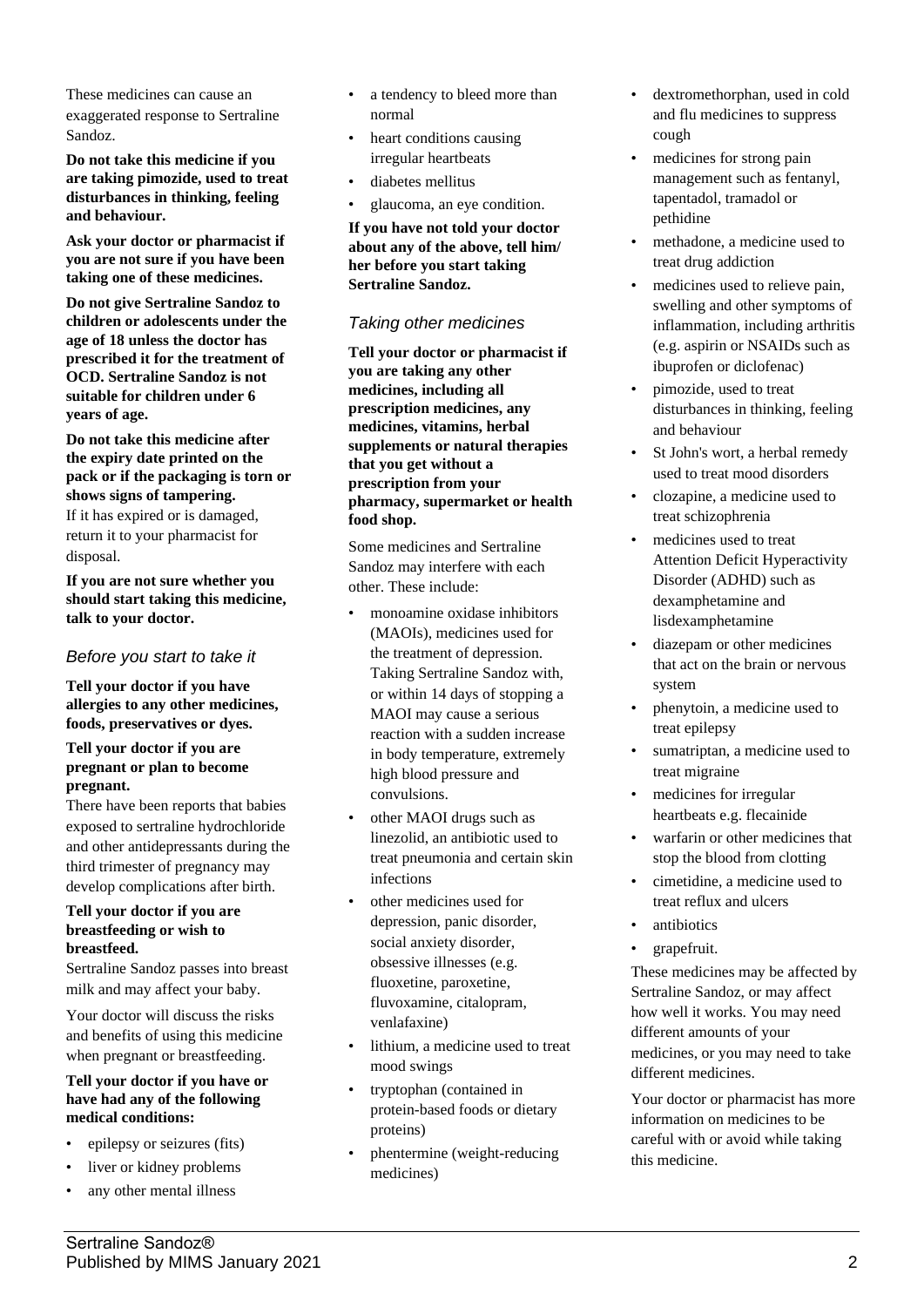# HOW TO TAKE **SERTRALINE** SANDOZ

## **Follow all directions given to you by your doctor or pharmacist carefully.**

They may differ from the information contained in this leaflet.

## **If you do not understand the instructions, ask your doctor or pharmacist for help.**

## *How much to take*

For depression in adults, the usual starting dose is one Sertraline Sandoz 50 mg tablet each day. The dose can be increased gradually up to a maximum dose of 200 mg a day if necessary.

For obsessive compulsive disorder in children (6-12 years) the usual starting dose is 25 mg per day (half a 50 mg Sertraline Sandoz tablet), increasing to 50 mg per day after one week.

For obsessive compulsive disorder in adults and adolescents (13-18 years) the usual starting dose is one 50 mg Sertraline Sandoz tablet each day.

For panic disorder in adults the usual starting dose is 25 mg per day (half a 50 mg Sertraline Sandoz tablet), increasing to 50 mg per day after one week.

The maximum recommended dose of Sertraline Sandoz for the conditions listed above is 200 mg per day.

### **Ask your doctor or pharmacist if you are unsure of the correct dose for you.**

They will tell you exactly how much to take.

# *How to take it*

Swallow the tablet(s) with a full glass of water.

The tablets can be broken in half, but should not be chewed.

If you need to break Sertraline Sandoz hold the tablet with both hands and snap along the breakline.

# *When to take Sertraline Sandoz*

#### **Take your medicine at about the same time each day, either in the morning or evening.**

Taking it at the same time each day will have the best effect. It will also help you remember when to take it.

Sertraline Sandoz can be taken with or without food.

## *How long to take Sertraline Sandoz*

## **Continue taking your medicine for as long as your doctor tells you.**

Most medicines for depression take time to work, so do not be discouraged if you do not feel better straight away.

It may take 2 to 4 weeks or even longer to feel the full benefit of this medicine.

Even when you feel well, you may need to take Sertraline Sandoz for several months or longer.

**Continue taking this medicine until your doctor tells you to stop.**

## **Do not stop taking Sertraline Sandoz, or change the dose, without first checking with your doctor.**

Occasionally the symptoms of depression or other psychiatric conditions may include thoughts of harming yourself or committing suicide. It is possible that these symptoms may continue or increase until the full anti-depressant effect of your medicine becomes apparent (i.e. one to two months).

You or anyone close to you or caring for you should watch for these symptoms and tell your doctor immediately or go to the nearest hospital if you have any distressing thoughts or experiences during this initial period or at any other time.

Contact your doctor if you experience any worsening of your depression or other symptoms at any time during your treatment.

# *If you forget to take it*

Take your dose as soon as you remember, and continue to take it as you would normally.

If it is almost time for your next dose, skip the dose you missed and take your next dose when you are meant to.

**Do not take a double dose to make up for the dose you missed.** This may increase the chance of you getting an unwanted side effect.

If you are not sure what to do, ask your doctor or pharmacist.

If you have trouble remembering when to take your medicine, ask your pharmacist for some hints.

# *If you take too much (overdose)*

**Immediately telephone your doctor or the Poisons Information Centre (telephone 13 11 26 or New Zealand 0800 POISON or 0800 764766) for advice, or go to Accident and Emergency at the nearest hospital, if you think that you or anyone else has taken too much Sertraline Sandoz. Do this even if there are no signs of discomfort or poisoning.** You may need urgent medical attention.

If you take too many tablets you may feel drowsy, sick in the stomach (nausea, vomiting or diarrhoea), have fast or irregular heartbeats, suffer from tremors, feel agitated or dizzy. Coma has also been reported with overdose.

# WHILE YOU ARE TAKING SERTRALINE SANDOZ

# *Things you must do*

**If you are about to be started on any new medicine, remind your**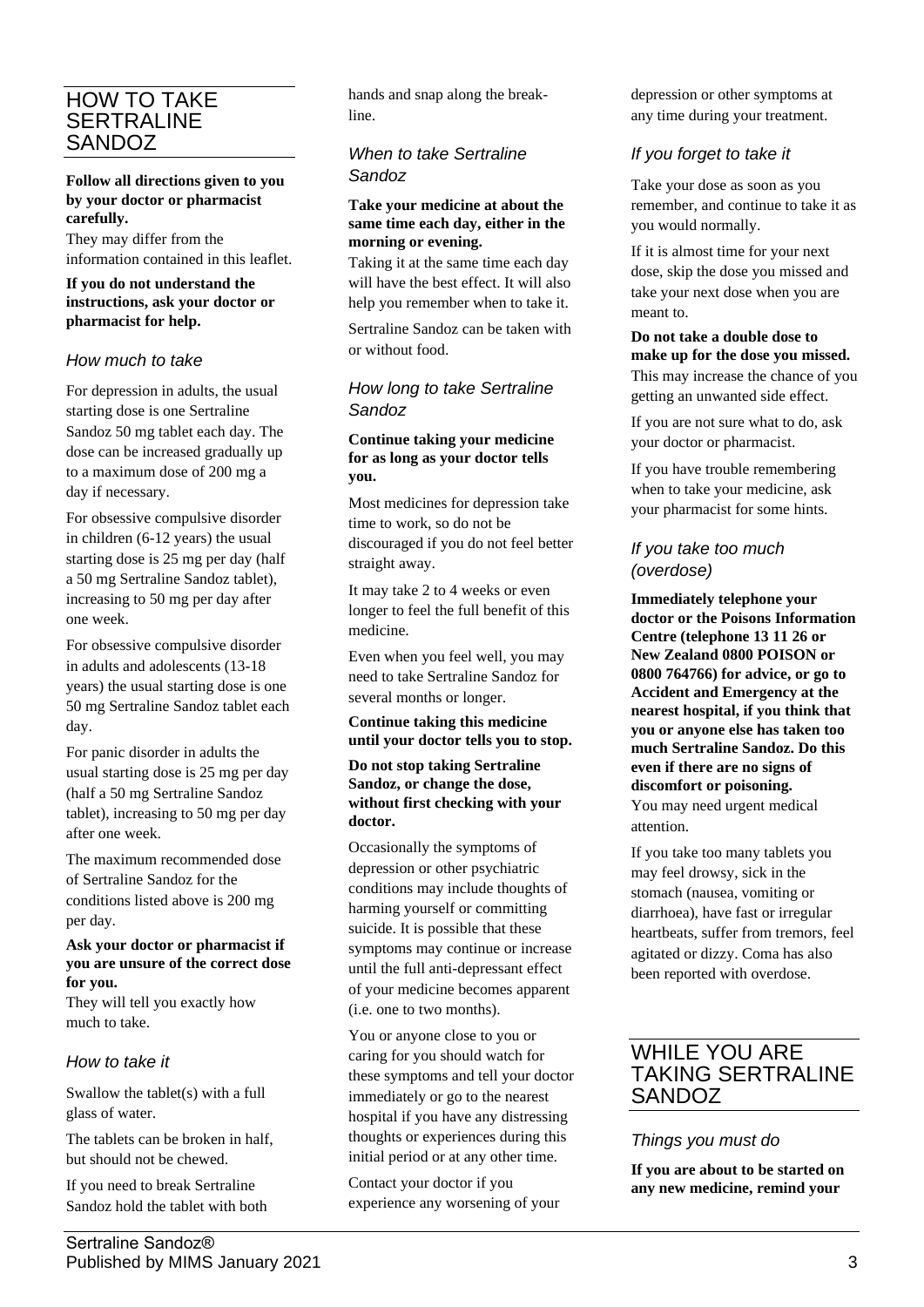**doctor and pharmacist that you are taking Sertraline Sandoz.**

**Tell any other doctors, dentists and pharmacists who treat you that you are taking this medicine.**

#### **If you become pregnant while taking this medicine, tell your doctor immediately.**

If you are a woman of child-bearing age, you should avoid becoming pregnant while taking Sertraline Sandoz.

## **Tell your doctor immediately if you have any suicidal thoughts or other mental/mood changes.**

A worsening of depressive symptoms including thoughts of suicide or self-harm may occur in the first one or two months of you taking this medicine or when the doctor changes your dose. These symptoms should be controlled when the full effect of Sertraline Sandoz takes place.

Children, adolescents or young adults under the age of 24 years are more likely to experience these effects during the first few months of treatment.

Patients and caregivers should be alert and monitor for these effects.

## **Signs and symptoms of suicide include:**

- thoughts or talk of death or suicide
- thoughts or talk of self-harm or harm to others
- any recent attempts of self-harm
- increase in aggressive behaviour, irritability or agitation
- worsening of depression.

**All mention of suicide or violence must be taken seriously.**

**If you or someone you know is demonstrating these warning signs of suicide while taking Sertraline Sandoz, contact your doctor or a mental health professional right away.**

**Children should have regular check-ups with the doctor to monitor growth and development.** **If you are going to have surgery, tell the surgeon or anaesthetist that you are taking this medicine.** It may interact with other medicines used during surgery and cause unwanted side effects.

**If you are about to have any urine tests, tell your doctor that you are taking this medicine.** It may interfere with the results of some tests.

# *Things you must not do*

**Do not take Sertraline Sandoz to treat any other complaints unless your doctor tells you to.**

**Do not give your medicine to anyone else, even if they have the same condition as you.**

**Do not stop taking your medicine or change the dose without checking with your doctor.**

## **Do not let yourself run out of tablets over the weekend or on holidays.**

Suddenly stopping Sertraline Sandoz can cause dizziness, light headedness, numbness, unusual tingling feelings or shakiness.

# *Things to be careful of*

**Be careful driving or operating machinery until you know how Sertraline Sandoz affects you.** Some medicines for depression may affect your ability to drive or operate machinery or do things that could be dangerous if you are not alert.

Although drinking moderate amounts of alcohol is unlikely to affect your response to Sertraline Sandoz, your doctor may suggest avoiding alcohol while you are taking this medicine.

## **If you are feeling drowsy or are uncoordinated, be careful that you do not fall over.**

Sertraline Sandoz, like other medicines in this class, may increase your risk of bone fracture.

**You should wait at least 14 days after stopping Sertraline Sandoz before starting medicines for depression or obsessive illnesses** 

#### **from the MAOI medicine group such as moclobemide, selegiline, phenelzine and tranylcypromine.**

All of the above precautions are important even after you have stopped taking Sertraline Sandoz.

The effects of Sertraline Sandoz may last for some days after you have stopped taking it.

# SIDE EFFECTS

### **Tell your doctor or pharmacist as soon as possible if you do not feel well while you are taking Sertraline Sandoz.**

All medicines can have side effects. Sometimes they are serious, most of the time they are not. You may need medical attention if you get some of the side effects.

It can be difficult to tell whether side effects are the result of taking Sertraline Sandoz, effects of your condition or side effects of other medicines you may be taking. For this reason it is important to tell your doctor of any change in your condition.

**Do not be alarmed by the following lists of side effects. You may not experience any of them.**

**Ask your doctor or pharmacist to answer any questions you may have.**

### **Tell your doctor or pharmacist if you notice any of the following and they worry you:**

- headache, dizziness, shaking or tremors, unusually overactive, muscle stiffness or weakness, decrease or loss of touch or other senses, sleepiness, drowsiness, impaired concentration
- dry mouth, nausea, feeling sick, diarrhoea, indigestion, vomiting, stomach pain, constipation
- increased sweating, rash and hives
- tiredness, fever, feeling unwell
- hot flush, high blood pressure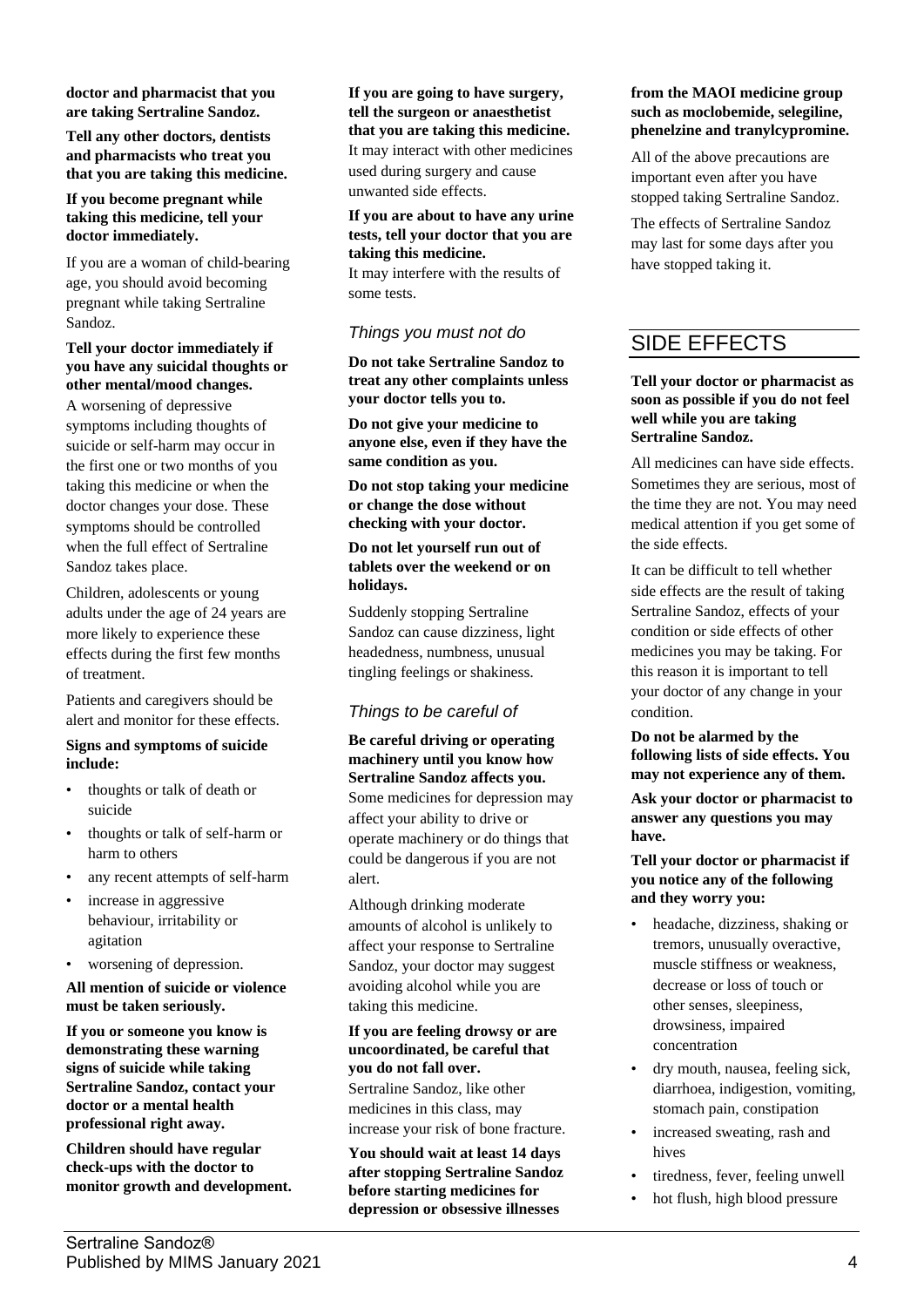- weight increase or loss
- increased or decreased appetite
- sleeping difficulties
- vision disturbance
- menstrual irregularities, sexual problems, sexual dysfunction including impaired sexual function in males, difficulty in passing urine, blood in the urine, or increased frequency
- unusual hair loss or thinning
- increased sensitivity of the skin to sun
- persistent noise in the ears
- tingling and numbness of hands and feet
- inflammation of the colon (causing diarrhoea).

## **Tell your doctor as soon as possible if you notice any of the following:**

- agitation, nervousness, anxiety, frightening dreams, yawning, abnormal thinking, teeth grinding, symptoms of agitation, anxiety, dizziness, headache, nausea and tingling or numbness of the hands and feet after stopping Sertraline Sandoz
- uncontrollable muscle spasms affecting the eyes, head, neck and body, temporary paralysis or weakness of muscles
- lockjaw
- painful, swollen joints
- difficulty in breathing, wheezing or coughing
- uncontrollable movements of the body, shuffling walk, unusual weakness
- palpitations, fainting or chest pain
- irregular heartbeats
- abnormal bleeding including vaginal bleeding
- sudden onset of severe headache.

#### **If any of the following happen tell your doctor immediately or go to Accident and Emergency at your nearest hospital:**

fits or seizures

- signs of allergy such as rash or hives, swelling of the face, lips or tongue, wheezing or difficulty breathing
- symptoms of sudden fever with sweating, fast heart beat and muscle stiffness, which may lead to loss of consciousness
- severe blisters and bleeding in the lips, eyes, mouth, nose and genitals
- fever, sore throat, swollen glands, mouth ulcers, unusual bleeding or bruising under the skin.
- thoughts of suicide or attempting suicide or self-harm.

The above list includes very serious side effects. You may need urgent medical attention or hospitalisation. These side effects are usually rare.

## **Tell your doctor if you notice anything else that is making you feel unwell.**

Other side effects not listed above may also occur in some people. Some of these side effects (e.g., changes in thyroid function, liver function or glucose control) can only be found when your doctor does tests from time to time to check your progress.

# AFTER TAKING **SERTRALINE** SANDOZ

# *Storage*

Keep your medicine in the original container.

If you take it out of its original container it may not keep well.

Keep your medicine in a cool dry place where the temperature stays below 25°C.

Do not store Sertraline Sandoz or any other medicine in the bathroom or near a sink. Do not leave it on a window sill or in the car.

Heat and dampness can destroy some medicines.

## **Keep it where children cannot reach it.**

A locked cupboard at least one-anda-half metres above the ground is a good place to store medicines.

# *Disposal*

If your doctor tells you to stop taking this medicine or the expiry date has passed, ask your pharmacist what to do with any medicine that is left over.

# PRODUCT **DESCRIPTION**

# *What it looks like*

Sertraline Sandoz comes in two types of tablets:

Sertraline Sandoz 50 mg - white, capsule shaped, scored, film-coated tablet, marked with SE|50 on one side.

Sertraline Sandoz 100 mg - white, capsule shaped, scored, film-coated tablet, marked with SE|100 on one side.

Available in blisters of 30 tablets.

*Not all strengths may be available in Australia.*

# *Ingredients*

Active ingredients:

- Sertraline Sandoz 50 mg 50 mg sertraline (as hydrochloride)
- Sertraline Sandoz 100 mg 100 mg sertraline (as hydrochloride). Inactive ingredients:
- microcrystalline cellulose
- calcium hydrogen phosphate dihydrate
- hyprolose
- sodium starch glycollate
- magnesium stearate
- hypromellose
- purified talc
- titanium dioxide.